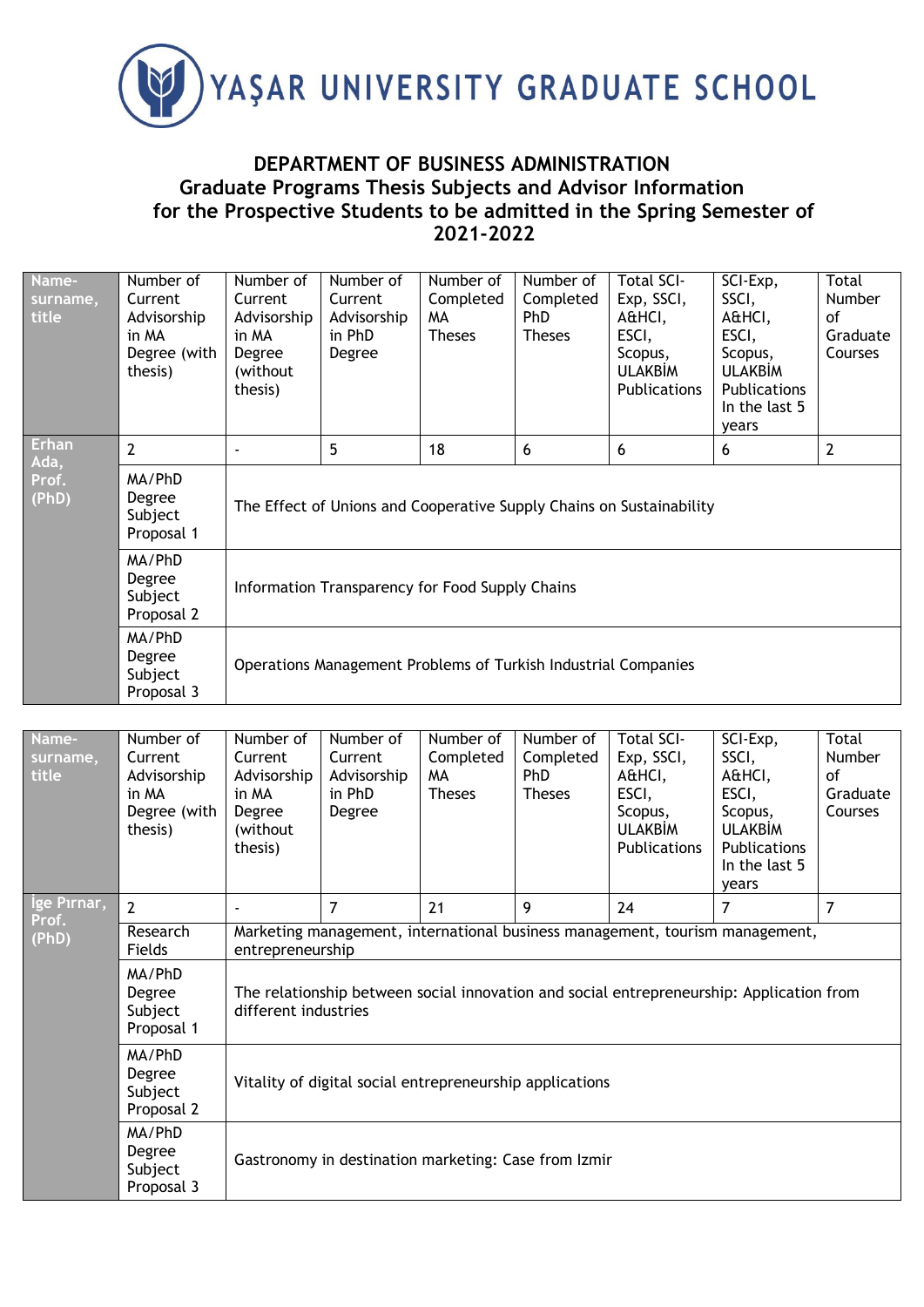| Name-<br>surname,<br>title                                                               | Number of<br>Current<br>Advisorship in<br>MA Degree<br>(with thesis) | Number of<br>Current<br>Advisorship<br>in MA<br>Degree<br>(without)<br>thesis) | Number of<br>Current<br>Advisorship<br>in PhD<br>Degree                                                                                        | Number of<br>Completed<br>MA.<br><b>Theses</b> | Number of<br>Completed<br><b>PhD</b><br><b>Theses</b> | <b>Total SCI-</b><br>Exp, SSCI,<br>A&HCI,<br>ESCI,<br>Scopus,<br><b>ULAKBIM</b><br><b>Publications</b> | SCI-Exp,<br>SSCI,<br>A&HCI,<br>ESCI,<br>Scopus,<br><b>ULAKBIM</b><br><b>Publications</b><br>In the last 5<br>vears | Total<br><b>Number</b><br>οf<br>Graduate<br>Courses |  |  |
|------------------------------------------------------------------------------------------|----------------------------------------------------------------------|--------------------------------------------------------------------------------|------------------------------------------------------------------------------------------------------------------------------------------------|------------------------------------------------|-------------------------------------------------------|--------------------------------------------------------------------------------------------------------|--------------------------------------------------------------------------------------------------------------------|-----------------------------------------------------|--|--|
| <b>Şevkinaz</b><br>Gümüşoğlu,                                                            |                                                                      |                                                                                |                                                                                                                                                | 33                                             | 18                                                    | 21                                                                                                     | 10                                                                                                                 | 5                                                   |  |  |
| Prof.<br>(PhD)                                                                           | Research<br>Fields                                                   |                                                                                | Operations research, statistical analysis and applications, decision support systems, quality<br>management, process improvement, Industry 4.0 |                                                |                                                       |                                                                                                        |                                                                                                                    |                                                     |  |  |
|                                                                                          | MA/PhD<br>Degree<br>Subject<br>Proposal 1                            | Quality 4.0/Industry 4.0 and their reflections on firms                        |                                                                                                                                                |                                                |                                                       |                                                                                                        |                                                                                                                    |                                                     |  |  |
| MA/PhD<br>Degree<br>Innovative production methods in businesses<br>Subject<br>Proposal 2 |                                                                      |                                                                                |                                                                                                                                                |                                                |                                                       |                                                                                                        |                                                                                                                    |                                                     |  |  |
|                                                                                          | MA/PhD<br>Degree<br>Subject<br>Proposal 3                            | Using artificial intelligence in businesses                                    |                                                                                                                                                |                                                |                                                       |                                                                                                        |                                                                                                                    |                                                     |  |  |

| Name-<br>surname,<br>title     | Number of<br>Current<br>Advisorship<br>in MA Degree<br>(with thesis) | Number of<br>Current<br>Advisorship<br>in MA<br>Degree<br>(without<br>thesis) | Number of<br>Current<br>Advisorship<br>in PhD<br>Degree                                              | Number of<br>Completed<br><b>MA</b><br><b>Theses</b> | Number of<br>Completed<br>PhD<br><b>Theses</b> | <b>Total SCI-</b><br>Exp, SSCI,<br>A&HCI,<br>ESCI,<br>Scopus,<br><b>ULAKBİM</b><br>Publications                                                   | SCI-Exp,<br>SSCI,<br>A&HCI,<br>ESCI,<br>Scopus,<br><b>ULAKBİM</b><br>Publications<br>In the last 5<br>years | Total<br>Number<br>οf<br>Graduate<br>Courses                                                                                |  |  |
|--------------------------------|----------------------------------------------------------------------|-------------------------------------------------------------------------------|------------------------------------------------------------------------------------------------------|------------------------------------------------------|------------------------------------------------|---------------------------------------------------------------------------------------------------------------------------------------------------|-------------------------------------------------------------------------------------------------------------|-----------------------------------------------------------------------------------------------------------------------------|--|--|
| Çağrı Bulut,<br>Prof.<br>(PhD) | 3                                                                    | 3                                                                             | 5                                                                                                    | 14                                                   | 10                                             | 27                                                                                                                                                | 9                                                                                                           | $\overline{36}$<br>courses<br>(11)<br>courses<br>house<br>credits<br>and 25<br>courses<br>without<br>university<br>credits) |  |  |
|                                | Research<br>Fields                                                   | performance, SDGs                                                             |                                                                                                      |                                                      |                                                | Strategic management, entrepreneurship and innovation management, organizational                                                                  |                                                                                                             |                                                                                                                             |  |  |
|                                | MA Degree<br>Subject<br>Proposal 1                                   | SDGs and Social Entrepreneurship                                              |                                                                                                      |                                                      |                                                |                                                                                                                                                   |                                                                                                             |                                                                                                                             |  |  |
|                                | <b>MA</b><br>Degree<br>Subject<br>Proposal 2                         | Economics of Information Security in Business                                 |                                                                                                      |                                                      |                                                |                                                                                                                                                   |                                                                                                             |                                                                                                                             |  |  |
|                                | PhD Degree<br>Subject<br>Proposal                                    |                                                                               | Ageing and Succession in Family Businesses                                                           |                                                      |                                                |                                                                                                                                                   |                                                                                                             |                                                                                                                             |  |  |
|                                | Ongoing<br>Projects<br>Supervised<br>or Ongoing                      |                                                                               | 1-Sustainable Skills for Local Development Specialists<br>2-Immerse Learning in Information Security |                                                      |                                                | (Coordinator, P.Budget: 230.838 €, Part-time working is possible)<br>(Coordinator, P. Budget: 117.230 $\epsilon$ , Part-time working is possible) |                                                                                                             |                                                                                                                             |  |  |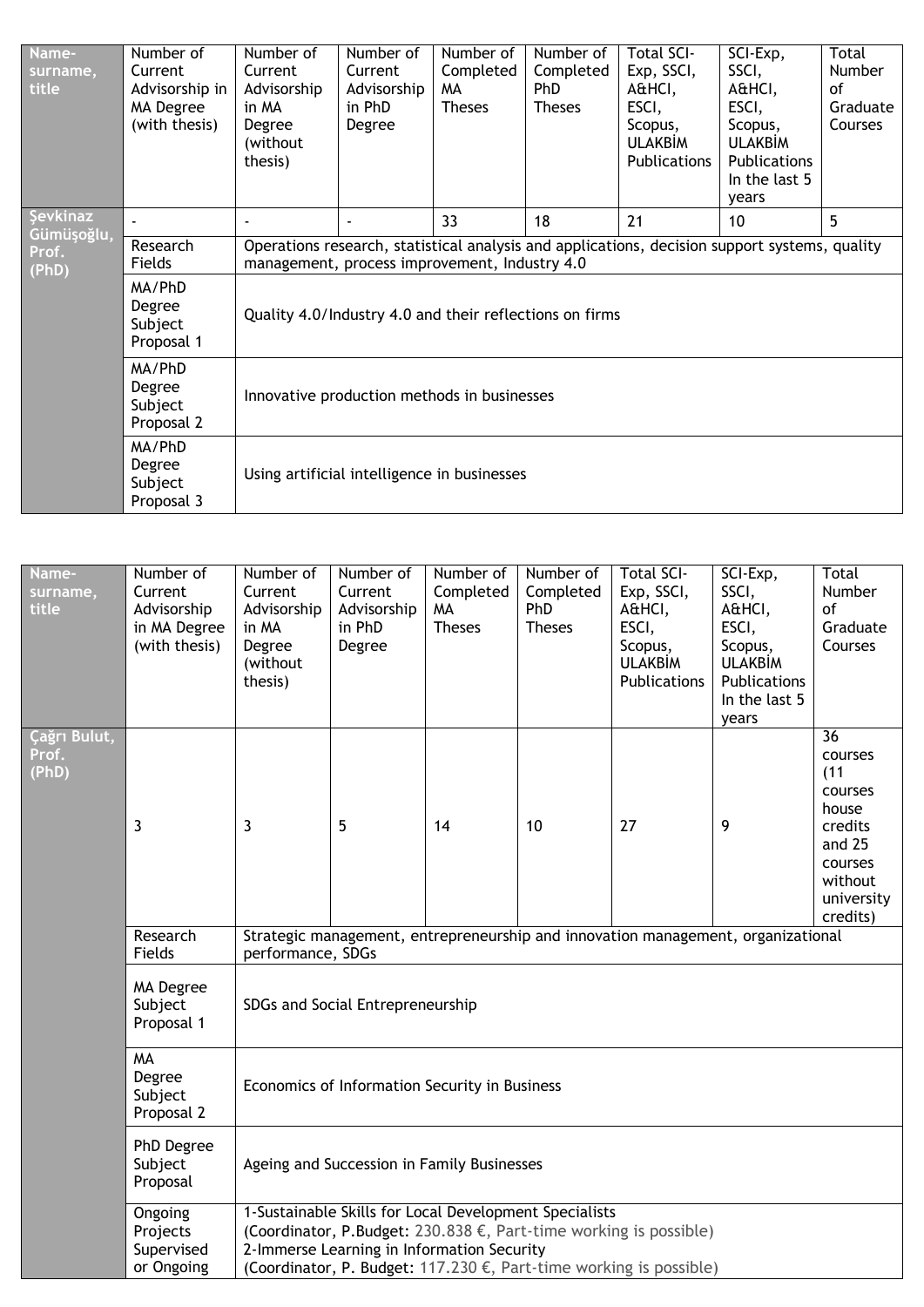| projects<br>involved in |  |
|-------------------------|--|
| as a                    |  |
| researcher              |  |
| And scholar             |  |
| opportunities           |  |

| Name-<br>surname,<br>title | Number of<br>Current<br>Advisorship<br>in MA Degree<br>(with thesis)       | Number of<br>Current<br>Advisorship<br>in MA<br>Degree<br>(without)<br>thesis)                                                                   | Number of<br>Current<br>Advisorship<br>in PhD<br>Degree                                                                                                                                                                                                                    | Number of<br>Completed<br>MA.<br><b>Theses</b> | Number of<br>Completed<br>PhD.<br><b>Theses</b> | <b>Total SCI-</b><br>Exp, SSCI,<br>A&HCI,<br>ESCI,<br>Scopus,<br><b>ULAKBIM</b><br>Publications | SCI-Exp,<br>SSCI,<br>A&HCI,<br>ESCI,<br>Scopus,<br><b>ULAKBIM</b><br><b>Publications</b><br>In the last 5<br>years | Total<br><b>Number</b><br>οf<br>Graduate<br>Courses |  |  |  |
|----------------------------|----------------------------------------------------------------------------|--------------------------------------------------------------------------------------------------------------------------------------------------|----------------------------------------------------------------------------------------------------------------------------------------------------------------------------------------------------------------------------------------------------------------------------|------------------------------------------------|-------------------------------------------------|-------------------------------------------------------------------------------------------------|--------------------------------------------------------------------------------------------------------------------|-----------------------------------------------------|--|--|--|
| <b>Duygu</b><br>Türker,    | $\overline{2}$                                                             | $\overline{2}$                                                                                                                                   | $\overline{2}$                                                                                                                                                                                                                                                             | $\overline{7}$                                 | $\overline{2}$                                  | 24                                                                                              | 11                                                                                                                 | 3                                                   |  |  |  |
| Prof.                      | Research<br>Fields                                                         | Corporate social responsibility, sustainability, ethics, entrepreneurship, social<br>entrepreneurship                                            |                                                                                                                                                                                                                                                                            |                                                |                                                 |                                                                                                 |                                                                                                                    |                                                     |  |  |  |
| (PhD)                      | MA/PhD<br>Degree<br>Subject<br>Proposal 1                                  | Remedying to Institutional Duality Problem through Social Responsibility: Strategies of<br>Multinational Enterprises at Emerging Country Context |                                                                                                                                                                                                                                                                            |                                                |                                                 |                                                                                                 |                                                                                                                    |                                                     |  |  |  |
|                            | Background<br>Preferences<br>related with<br>the<br>Candidates<br>-if any- |                                                                                                                                                  | Advanced level of English (above 90 at YDS etc.), advanced level of statistics, know statistical<br>software packages, take courses on management during undergraduate program, interest on<br>the topics regarding with sustainability, ethics, and social responsibility |                                                |                                                 |                                                                                                 |                                                                                                                    |                                                     |  |  |  |

| Name-<br>surname,<br>title      | Number of<br>Current<br>Advisorship<br>in MA<br>Degree (with<br>thesis)    | Number of<br>Current<br>Advisorship<br>in MA<br>Degree<br>(without<br>thesis) | Number of<br>Current<br>Advisorship<br>in PhD<br>Degree | Number of<br>Completed<br>MA.<br><b>Theses</b> | Number of<br>Completed<br>PhD<br><b>Theses</b> | <b>Total SCI-</b><br>Exp, SSCI,<br>A&HCI,<br>ESCI,<br>Scopus,<br><b>ULAKBİM</b><br>Publications | SCI-Exp,<br>SSCI,<br>A&HCI,<br>ESCI,<br>Scopus,<br><b>ULAKBİM</b><br>Publications<br>In the last 5<br>years | <b>Total</b><br><b>Number</b><br>of<br>Graduate<br>Courses |  |  |
|---------------------------------|----------------------------------------------------------------------------|-------------------------------------------------------------------------------|---------------------------------------------------------|------------------------------------------------|------------------------------------------------|-------------------------------------------------------------------------------------------------|-------------------------------------------------------------------------------------------------------------|------------------------------------------------------------|--|--|
| Osman<br>Gök,<br>Prof.<br>(PhD) | 3                                                                          | 3                                                                             | 5                                                       | 3                                              | 2                                              | 15                                                                                              | 6                                                                                                           | $\overline{4}$                                             |  |  |
|                                 | Research<br>Fields                                                         | Business, marketing                                                           |                                                         |                                                |                                                |                                                                                                 |                                                                                                             |                                                            |  |  |
|                                 | MA/PhD<br>Degree<br>Subject<br>Proposal 1                                  | Marketing                                                                     |                                                         |                                                |                                                |                                                                                                 |                                                                                                             |                                                            |  |  |
|                                 | Background<br>Preferences<br>related with<br>the<br>Candidates<br>-if any- | SPSS, statistics                                                              |                                                         |                                                |                                                |                                                                                                 |                                                                                                             |                                                            |  |  |

| Name-<br>surname,<br>title | Number of<br>Current<br>Advisorship<br>in MA Degree<br>(with thesis) | Number of<br>Current<br>Advisorship<br>in MA<br>Degree<br>(without)<br>thesis) | Number of<br>Current<br>Advisorship<br>in PhD<br>Degree | Number of<br>Completed<br>MА<br><b>Theses</b> | Number of<br>Completed<br><b>PhD</b><br><b>Theses</b> | <b>Total SCI-</b><br>Exp, SSCI,<br>A&HCI,<br>ESCI,<br>Scopus,<br><b>ULAKBIM</b><br>Publications | SCI-Exp,<br>SSCI,<br>A&HCI,<br>ESCI,<br>Scopus,<br><b>ULAKBIM</b><br>Publications<br>In the last 5<br>years | Total<br>Number<br>0f<br>Graduate<br><b>Courses</b> |
|----------------------------|----------------------------------------------------------------------|--------------------------------------------------------------------------------|---------------------------------------------------------|-----------------------------------------------|-------------------------------------------------------|-------------------------------------------------------------------------------------------------|-------------------------------------------------------------------------------------------------------------|-----------------------------------------------------|
|                            |                                                                      | 0                                                                              |                                                         |                                               | 0                                                     | 25                                                                                              | 25                                                                                                          |                                                     |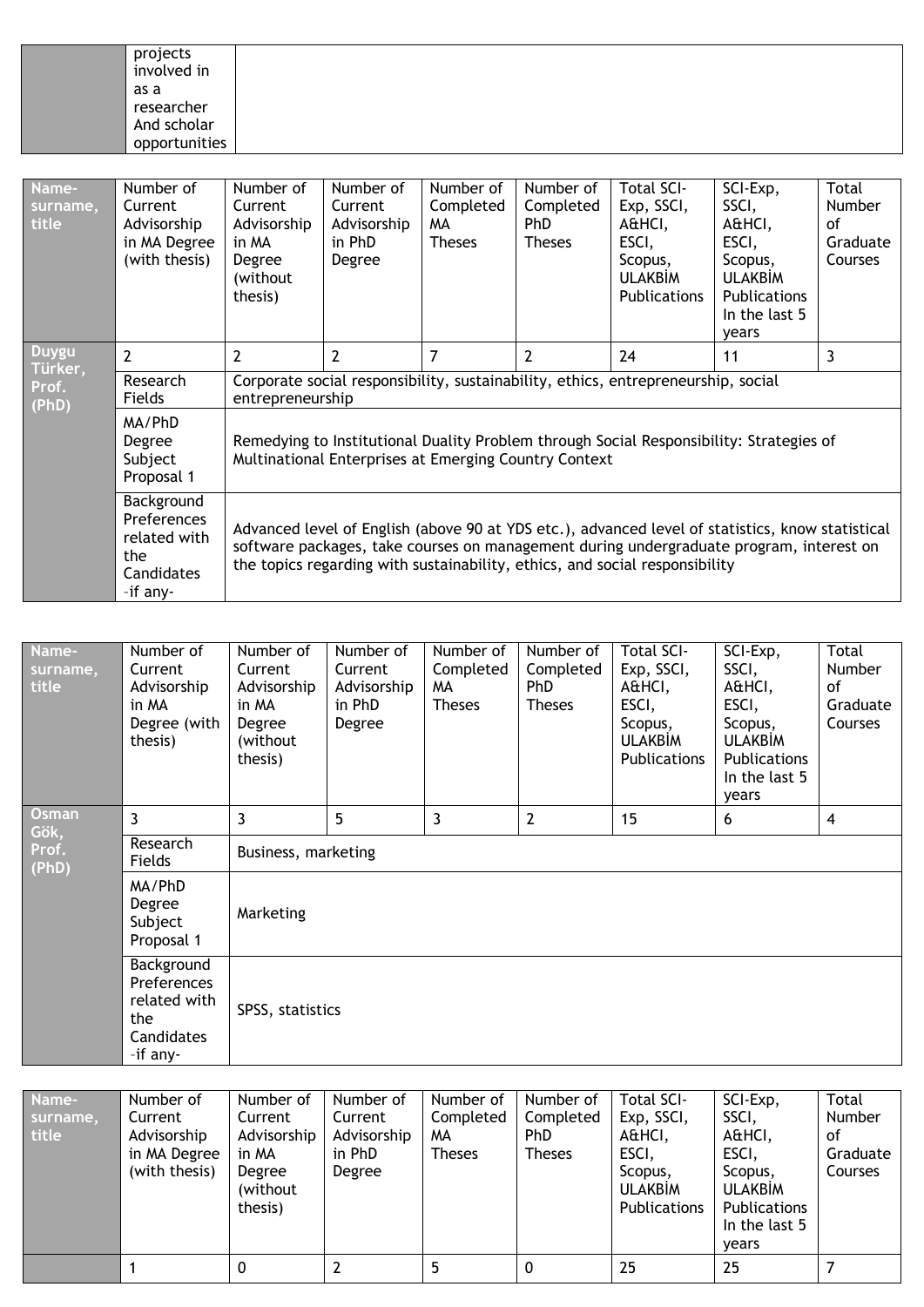| Görkem,<br>Sariyer                  | Research<br><b>Fields</b>                                                  | Operations planning and management, quantitative decision making, statistical analysis                                |
|-------------------------------------|----------------------------------------------------------------------------|-----------------------------------------------------------------------------------------------------------------------|
| Ataman,<br>Assoc.<br>Prof.<br>(PhD) | MA/PhD<br>Degree<br>Subject<br>Proposal 1                                  | Data Mining and Machine Learning Applications                                                                         |
|                                     | MA/PhD<br>Degree<br>Subject<br>Proposal 2                                  | Operations Planning and Management in Healthcare Services                                                             |
|                                     | MA/PhD<br>Degree<br>Subject<br>Proposal 3                                  | Quantitative Data Analysis in Manufacturing, Health, and Finance Industries                                           |
|                                     | Background<br>Preferences<br>related with<br>the<br>Candidates<br>-if any- | Statistics, ability to use package programs (Minitab, SPSS, MatLab etc.), familiarity with<br>coding (such as Phyton) |
|                                     |                                                                            |                                                                                                                       |

| Name-<br>surname,<br>title                   | Number of<br>Current<br>Advisorship<br>in MA Degree<br>(with thesis) | Number of<br>Current<br>Advisorship<br>in MA<br>Degree<br>(without<br>thesis) | Number of<br>Current<br>Advisorship<br>in PhD<br>Degree | Number of<br>Completed<br>MА<br><b>Theses</b> | Number of<br>Completed<br><b>PhD</b><br><b>Theses</b> | Total SCI-<br>Exp, SSCI,<br>A&HCI,<br>ESCI,<br>Scopus,<br><b>ULAKBİM</b><br>Publications | SCI-Exp,<br>SSCI,<br>A&HCI,<br>ESCI,<br>Scopus,<br><b>ULAKBİM</b><br>Publications<br>In the last 5<br>years | Total<br><b>Number</b><br>οf<br>Graduate<br>Courses |  |  |  |
|----------------------------------------------|----------------------------------------------------------------------|-------------------------------------------------------------------------------|---------------------------------------------------------|-----------------------------------------------|-------------------------------------------------------|------------------------------------------------------------------------------------------|-------------------------------------------------------------------------------------------------------------|-----------------------------------------------------|--|--|--|
| <b>Emel</b><br>Yarımoğlu,<br>Assoc.<br>Prof. | 9                                                                    | 1                                                                             | 5<br>23<br>11<br>4<br>17                                |                                               |                                                       |                                                                                          |                                                                                                             |                                                     |  |  |  |
|                                              | Research<br>Fields                                                   | Marketing, retailing, customer relationship management                        |                                                         |                                               |                                                       |                                                                                          |                                                                                                             |                                                     |  |  |  |
| (PhD)                                        | MA/PhD<br>Degree<br>Subject<br>Proposal 1                            | The effects of digital marketing applications on modern marketing activities  |                                                         |                                               |                                                       |                                                                                          |                                                                                                             |                                                     |  |  |  |
|                                              | MA/PhD<br>Degree<br>Subject<br>Proposal 2                            | Service quality and customer satisfaction                                     |                                                         |                                               |                                                       |                                                                                          |                                                                                                             |                                                     |  |  |  |
|                                              | MA/PhD<br>Degree<br>Subject<br>Proposal 3                            | Green marketing activities in retailing industry                              |                                                         |                                               |                                                       |                                                                                          |                                                                                                             |                                                     |  |  |  |

| Name-               | Number of                                 | Number of   | Number of   | Number of     | Number of            | <b>Total SCI-</b>                                                                       | SCI-Exp,       | Total    |
|---------------------|-------------------------------------------|-------------|-------------|---------------|----------------------|-----------------------------------------------------------------------------------------|----------------|----------|
| surname,            | Current                                   | Current     | Current     | Completed     | Completed            | Exp, SSCI,                                                                              | SSCI,          | Number   |
| title               | Advisorship                               | Advisorship | Advisorship | MА            | <b>PhD</b>           | A&HCI,                                                                                  | A&HCI,         | οf       |
|                     | in MA Degree                              | in MA       | in PhD      | <b>Theses</b> | <b>Theses</b>        | ESCI,                                                                                   | ESCI,          | Graduate |
|                     | (with thesis)                             | Degree      | Degree      |               |                      | Scopus,                                                                                 | Scopus,        | Courses  |
|                     |                                           | (without    |             |               |                      | <b>ULAKBIM</b>                                                                          | <b>ULAKBIM</b> |          |
|                     |                                           | thesis)     |             |               |                      | Publications                                                                            | Publications   |          |
|                     |                                           |             |             |               |                      |                                                                                         | In the last 5  |          |
|                     |                                           |             |             |               |                      |                                                                                         | years          |          |
| Omer<br>Öztürkoğlu, |                                           |             | 3           | 8             | $2$ (co-<br>advisor) | 15                                                                                      | 12             |          |
| Assoc.              | Research                                  |             |             |               |                      | Warehouse/facility design and management, logistics and production systems analysis and |                |          |
| Prof. (PhD)         | <b>Fields</b>                             | modeling    |             |               |                      |                                                                                         |                |          |
|                     | MA/PhD<br>Degree<br>Subject<br>Proposal 1 |             |             |               |                      | Simulation Modelling of the Vehicle Routing Problem in Home Healthcare Systems          |                |          |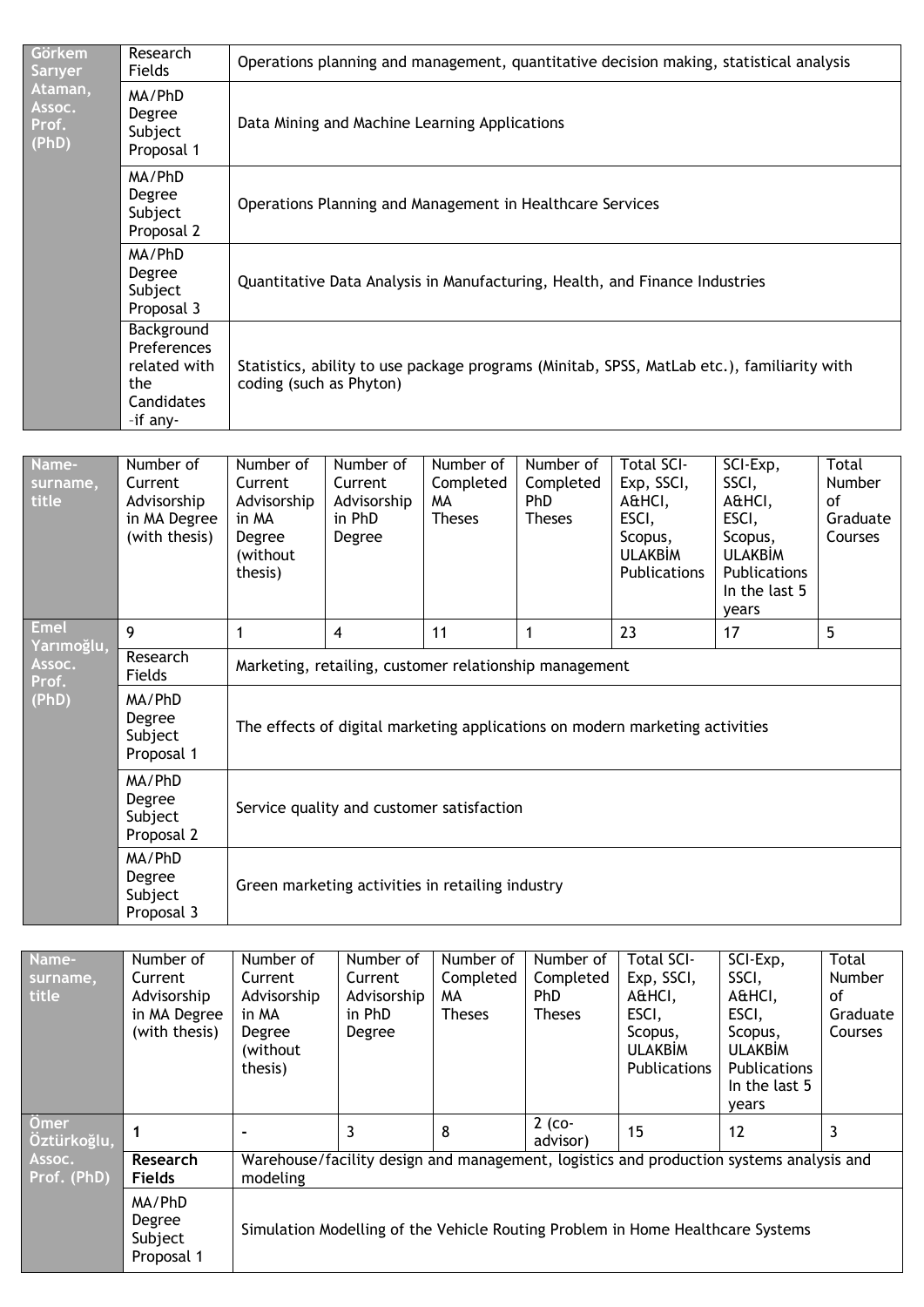| MA/PhD<br>Degree<br>Subject<br>Proposal 2                                                                                        | Designing Warehouses for Improving Productivity in Order Picking Operations              |
|----------------------------------------------------------------------------------------------------------------------------------|------------------------------------------------------------------------------------------|
| MA/PhD<br>Degree<br>Subject<br>Proposal 3                                                                                        | Critical Performance Measures in Warehouse Management                                    |
| Background<br>Preferences<br>related with<br>the<br>Candidates<br>-if any-                                                       | For PhD studies simulation software and coding                                           |
| Ongoing<br>Projects<br>Supervised<br>or Ongoing<br>projects<br>involved in<br>as a<br>researcher<br>And scholar<br>opportunities | TÜBİTAK 217M555 Vehicle Routing in Home Healthcare Systems. No scholarship is available. |

| Name-<br>surname,<br>title | Number of<br>Current<br>Advisorship<br>in MA Degree<br>(with thesis)       | Number of<br>Current<br>Advisorship<br>in MA<br>Degree<br>(without<br>thesis)     | Number of<br>Current<br>Advisorship<br>in PhD<br>Degree | Number of<br>Completed<br>MA.<br><b>Theses</b> | Number of<br>Completed<br><b>PhD</b><br><b>Theses</b> | <b>Total SCI-</b><br>Exp, SSCI,<br>A&HCI,<br>ESCI,<br>Scopus,<br><b>ULAKBİM</b><br>Publications | SCI-Exp,<br>SSCI,<br>A&HCI,<br>ESCI,<br>Scopus,<br><b>ULAKBİM</b><br>Publications<br>In the last 5<br>years | Total<br><b>Number</b><br>οf<br>Graduate<br>Courses |  |  |
|----------------------------|----------------------------------------------------------------------------|-----------------------------------------------------------------------------------|---------------------------------------------------------|------------------------------------------------|-------------------------------------------------------|-------------------------------------------------------------------------------------------------|-------------------------------------------------------------------------------------------------------------|-----------------------------------------------------|--|--|
| <b>Ahmet</b><br>Camcı,     | $\overline{2}$                                                             | 3                                                                                 | 1                                                       | 6                                              | 1                                                     | $\overline{4}$                                                                                  | $\mathbf{0}$                                                                                                | 8                                                   |  |  |
| Assist.<br>Prof.           | Research<br>Fields                                                         | Financial engineering, logistics management, heuristics, mathematical programming |                                                         |                                                |                                                       |                                                                                                 |                                                                                                             |                                                     |  |  |
| (PhD)                      | MA/PhD<br>Degree<br>Subject<br>Proposal 1                                  | Heuristic algorithms on variants of vehicle routing problem                       |                                                         |                                                |                                                       |                                                                                                 |                                                                                                             |                                                     |  |  |
|                            | MA/PhD<br>Degree<br>Subject<br>Proposal 2                                  | Heuristic algorithms on variants of container loading problem                     |                                                         |                                                |                                                       |                                                                                                 |                                                                                                             |                                                     |  |  |
|                            | Background<br>Preferences<br>related with<br>the<br>Candidates<br>-if any- | Programming skills                                                                |                                                         |                                                |                                                       |                                                                                                 |                                                                                                             |                                                     |  |  |

| Name-<br>surname,<br>title        | Number of<br>Current<br>Advisorship<br>in MA Degree<br>(with thesis) | Number of<br>Current<br>Advisorship<br>in MA<br>Degree<br>(without)<br>thesis) | Number of<br>Current<br>Advisorship<br>in PhD<br>Degree | Number of<br>Completed<br>MА<br><b>Theses</b> | Number of<br>Completed<br><b>PhD</b><br><b>Theses</b> | Total SCI-<br>Exp, SSCI,<br>A&HCI,<br>ESCI,<br>Scopus,<br><b>ULAKBIM</b><br>Publications | SCI-Exp,<br>SSCI,<br>A&HCI,<br>ESCI,<br>Scopus,<br><b>ULAKBIM</b><br><b>Publications</b><br>In the last 5<br>vears | Total<br><b>Number</b><br>οf<br>Graduate<br>Courses |  |
|-----------------------------------|----------------------------------------------------------------------|--------------------------------------------------------------------------------|---------------------------------------------------------|-----------------------------------------------|-------------------------------------------------------|------------------------------------------------------------------------------------------|--------------------------------------------------------------------------------------------------------------------|-----------------------------------------------------|--|
| <b>Mustafa</b><br>Gürol<br>Durak, |                                                                      |                                                                                | 4                                                       | 8                                             | 4                                                     | 13                                                                                       | 5                                                                                                                  | 11                                                  |  |
|                                   | Research<br>Fields                                                   | Cost accounting, managerial accounting, financial reporting                    |                                                         |                                               |                                                       |                                                                                          |                                                                                                                    |                                                     |  |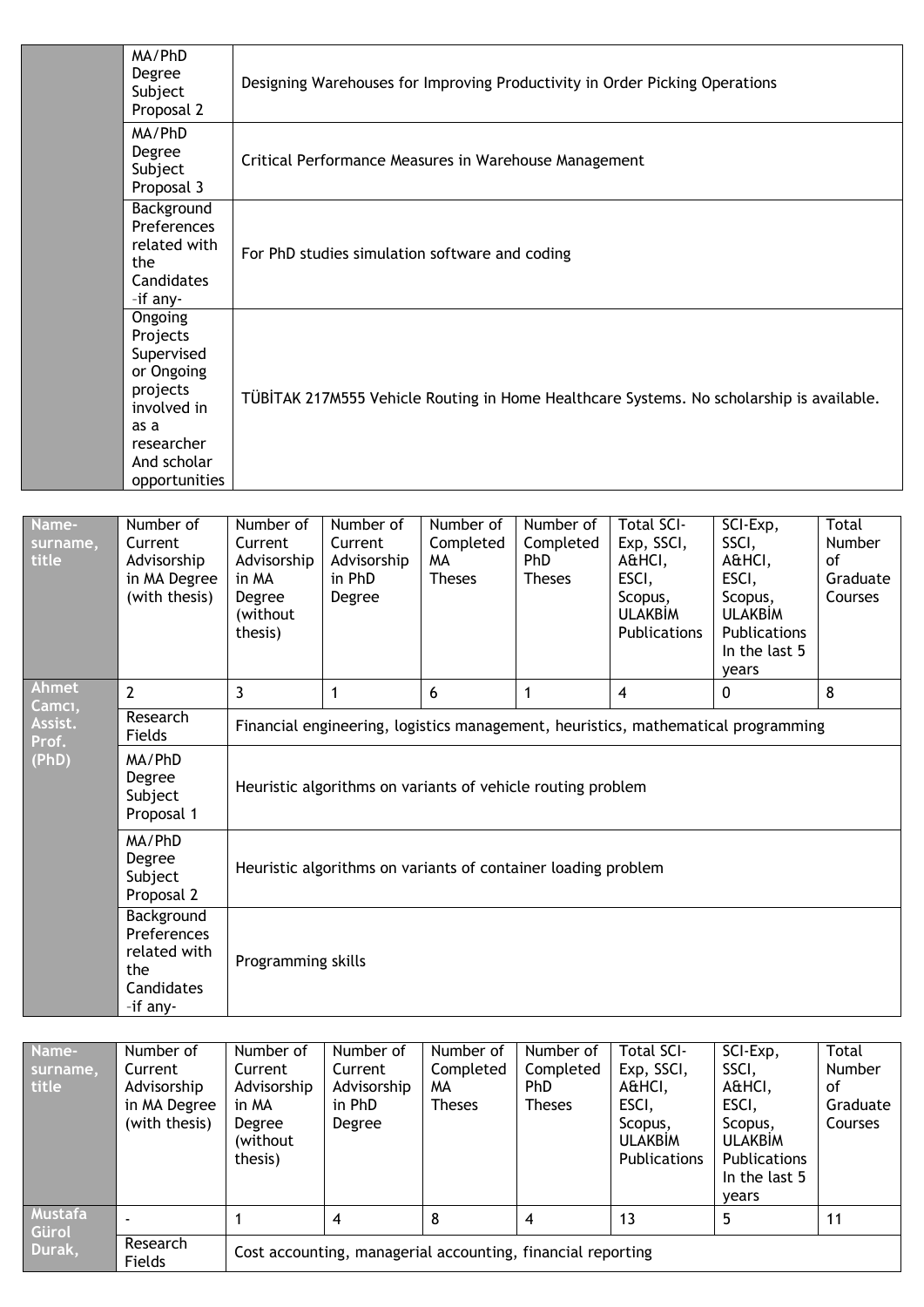| Assist.<br>Prof.<br>(PhD)       | MA/PhD<br>Degree<br>Subject<br>Proposal 1                                                                                         | Sustainability Reporting and Financial Performance                                         |                                                                                                                                                                                                                                     |                                               |                                                |                                                                                                 |                                                                                                             |                                              |  |  |
|---------------------------------|-----------------------------------------------------------------------------------------------------------------------------------|--------------------------------------------------------------------------------------------|-------------------------------------------------------------------------------------------------------------------------------------------------------------------------------------------------------------------------------------|-----------------------------------------------|------------------------------------------------|-------------------------------------------------------------------------------------------------|-------------------------------------------------------------------------------------------------------------|----------------------------------------------|--|--|
|                                 | MA/PhD<br>Degree<br>Subject<br>Proposal 2                                                                                         | Implication of International Financial Reporting Standards and Its Effects on Transparency |                                                                                                                                                                                                                                     |                                               |                                                |                                                                                                 |                                                                                                             |                                              |  |  |
|                                 | MA/PhD<br>Degree<br>Measuring the Efficiency of Internal Control and Its Effect on Financial Performance<br>Subject<br>Proposal 3 |                                                                                            |                                                                                                                                                                                                                                     |                                               |                                                |                                                                                                 |                                                                                                             |                                              |  |  |
|                                 | Background<br>Preferences<br>related with<br>the<br>Candidates<br>-if any-                                                        |                                                                                            | Fundamental Knowledge of Accounting                                                                                                                                                                                                 |                                               |                                                |                                                                                                 |                                                                                                             |                                              |  |  |
|                                 | Ongoing<br>Projects<br>Supervised<br>or Ongoing<br>projects<br>involved in<br>as a<br>researcher<br>And scholar<br>opportunities  |                                                                                            | Gender Politics and EU in the Time of Crisis (EU Project - Subject: Glass Ceiling Practices in<br>Accounting; Trainer)<br>- Assessing and Changing Adults' Behaviour on Sustainable Consumption of Food (EU Project;<br>Researcher) |                                               |                                                |                                                                                                 |                                                                                                             |                                              |  |  |
|                                 |                                                                                                                                   |                                                                                            |                                                                                                                                                                                                                                     |                                               |                                                |                                                                                                 |                                                                                                             |                                              |  |  |
| Name-<br>surname,<br>title      | Number of<br>Current<br>Advisorship<br>in MA<br>Degree<br>(with<br>thesis)                                                        | Number of<br>Current<br>Advisorship<br>in MA<br>Degree<br>(without)<br>thesis)             | Number of<br>Current<br>Advisorship<br>in PhD<br>Degree                                                                                                                                                                             | Number of<br>Completed<br>MА<br><b>Theses</b> | Number of<br>Completed<br>PhD<br><b>Theses</b> | <b>Total SCI-</b><br>Exp, SSCI,<br>A&HCI,<br>ESCI,<br>Scopus,<br><b>ULAKBİM</b><br>Publications | SCI-Exp,<br>SSCI,<br>A&HCI,<br>ESCI,<br>Scopus,<br><b>ULAKBİM</b><br>Publications<br>In the last 5<br>years | Total<br>Number<br>of<br>Graduate<br>Courses |  |  |
| Özen Ece                        |                                                                                                                                   | $\overline{2}$                                                                             | $\overline{2}$                                                                                                                                                                                                                      | $\mathbf{1}$                                  |                                                | 10                                                                                              | 3                                                                                                           | 10                                           |  |  |
| Acar,<br>Assist.<br>Prof. (PhD) | Research<br>Fields                                                                                                                |                                                                                            | Financial reporting-corporate governance                                                                                                                                                                                            |                                               |                                                |                                                                                                 |                                                                                                             |                                              |  |  |
|                                 | MA/PhD<br>Degree<br>Subject<br>Proposal 1                                                                                         |                                                                                            |                                                                                                                                                                                                                                     |                                               |                                                | The Relationship between Environmental Reporting and Corporate Governance                       |                                                                                                             |                                              |  |  |
|                                 | MA/PhD<br>Degree<br>Subject<br>Proposal 2                                                                                         |                                                                                            |                                                                                                                                                                                                                                     |                                               |                                                | The Relationship between Corporate Social Responsibility and Financial Performance              |                                                                                                             |                                              |  |  |
|                                 | MA/PhD<br>Degree<br>Subject<br>Proposal 3                                                                                         |                                                                                            |                                                                                                                                                                                                                                     |                                               |                                                | The Relationship between Corporate Governance and Environmental Performance                     |                                                                                                             |                                              |  |  |

| Name-    | Number of     | Number of   | Number of   | Number of     | Number of     | <b>Total SCI-</b> | SCI-Exp,            | Total    |
|----------|---------------|-------------|-------------|---------------|---------------|-------------------|---------------------|----------|
| surname, | Current       | Current     | Current     | Completed     | Completed     | Exp, SSCI,        | SSCI,               | Number   |
| title    | Advisorship   | Advisorship | Advisorship | MA.           | PhD           | A&HCI,            | A&HCI,              | 0f       |
|          | in MA Degree  | in MA       | in PhD      | <b>Theses</b> | <b>Theses</b> | ESCI,             | ESCI,               | Graduate |
|          | (with thesis) | Degree      | Degree      |               |               | Scopus,           | Scopus.             | Courses  |
|          |               | (without    |             |               |               | <b>ULAKBIM</b>    | <b>ULAKBIM</b>      |          |
|          |               | thesis)     |             |               |               | Publications      | <b>Publications</b> |          |
|          |               |             |             |               |               |                   | In the last 5       |          |
|          |               |             |             |               |               |                   | vears               |          |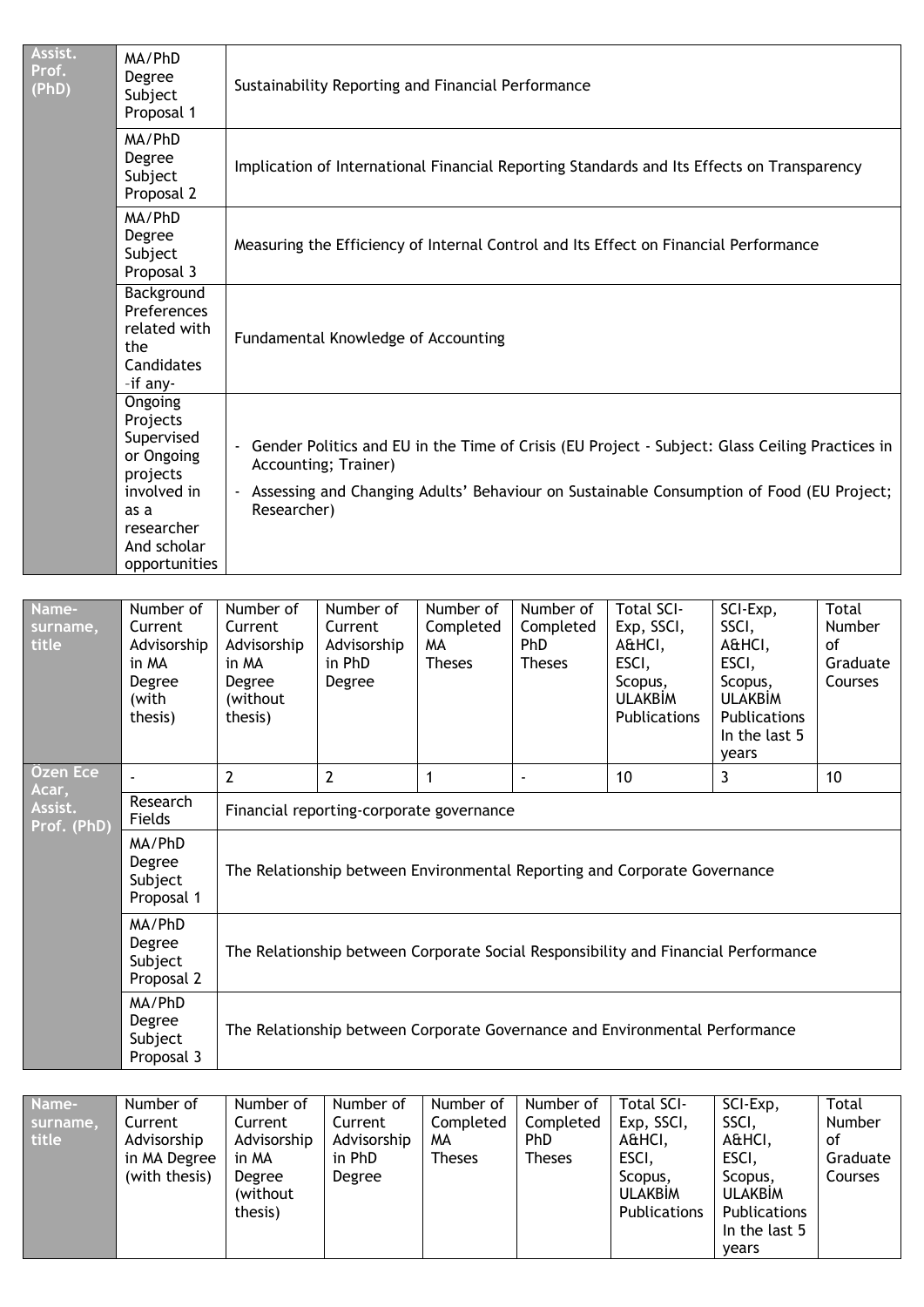| Özge Can,<br>Assist.               | 4                                                                                                                                | 6                                                                                                                                                                                                                                                                                | 1                                                                                                                                                                                               | 4                                             | 3                                                     | 8                                                                                               | 5                                                                                                           | 11                                                  |  |  |  |
|------------------------------------|----------------------------------------------------------------------------------------------------------------------------------|----------------------------------------------------------------------------------------------------------------------------------------------------------------------------------------------------------------------------------------------------------------------------------|-------------------------------------------------------------------------------------------------------------------------------------------------------------------------------------------------|-----------------------------------------------|-------------------------------------------------------|-------------------------------------------------------------------------------------------------|-------------------------------------------------------------------------------------------------------------|-----------------------------------------------------|--|--|--|
| Prof.                              | Research<br>Fields                                                                                                               |                                                                                                                                                                                                                                                                                  | creation, institutional entrepreneurship and competition                                                                                                                                        |                                               |                                                       | Organization theory, institutional logics, organizational identity and networks, market         |                                                                                                             |                                                     |  |  |  |
| (PhD)                              | MA/PhD<br>Degree<br>Subject<br>Proposal 1                                                                                        |                                                                                                                                                                                                                                                                                  | Organizational Sustainability Management and Strategies                                                                                                                                         |                                               |                                                       |                                                                                                 |                                                                                                             |                                                     |  |  |  |
|                                    | MA/PhD<br>Degree<br>Subject<br>Proposal 2                                                                                        |                                                                                                                                                                                                                                                                                  | Interorganizational Dynamics of Entreprenership and Innovation                                                                                                                                  |                                               |                                                       |                                                                                                 |                                                                                                             |                                                     |  |  |  |
|                                    | MA/PhD<br>Degree<br>Subject<br>Proposal 3                                                                                        |                                                                                                                                                                                                                                                                                  | The Formation, Structure and Impact of Organizational Identities                                                                                                                                |                                               |                                                       |                                                                                                 |                                                                                                             |                                                     |  |  |  |
|                                    | Background<br>Preferences<br>related with<br>the<br>Candidates<br>-if any-                                                       |                                                                                                                                                                                                                                                                                  | Being enthusiastic about research, love to read, fundamental knowledge of research<br>methods, having an education and/or business experience relevant to organizational &<br>managerial topics |                                               |                                                       |                                                                                                 |                                                                                                             |                                                     |  |  |  |
|                                    | Ongoing<br>Projects<br>Supervised<br>or Ongoing<br>projects<br>involved in<br>as a<br>researcher<br>And scholar<br>opportunities | BAP 093: The Development and Effectiveness of Environmental NGOs in Aegean Region.<br>Start date: May 2020<br>Finish date: May 2021<br>A master student has been working as a Project Scholar and an undergraduate student has<br>been working as a Part-Time Project Assistant. |                                                                                                                                                                                                 |                                               |                                                       |                                                                                                 |                                                                                                             |                                                     |  |  |  |
|                                    |                                                                                                                                  |                                                                                                                                                                                                                                                                                  |                                                                                                                                                                                                 |                                               |                                                       |                                                                                                 |                                                                                                             |                                                     |  |  |  |
| Name-<br>surname,<br>title         | Number of<br>Current<br>Advisorship<br>in MA Degree<br>(with thesis)                                                             | Number of<br>Current<br>Advisorship<br>in MA<br>Degree<br>(without<br>thesis)                                                                                                                                                                                                    | Number of<br>Current<br>Advisorship<br>in PhD<br>Degree                                                                                                                                         | Number of<br>Completed<br>MА<br><b>Theses</b> | Number of<br>Completed<br><b>PhD</b><br><b>Theses</b> | <b>Total SCI-</b><br>Exp, SSCI,<br>A&HCI,<br>ESCI,<br>Scopus,<br><b>ULAKBİM</b><br>Publications | SCI-Exp,<br>SSCI,<br>A&HCI,<br>ESCI,<br>Scopus,<br><b>ULAKBIM</b><br>Publications<br>In the last 5<br>years | <b>Total</b><br>Number<br>οf<br>Graduate<br>Courses |  |  |  |
| Yıldırım                           | 3                                                                                                                                | 3                                                                                                                                                                                                                                                                                | 4                                                                                                                                                                                               | 11                                            | $\mathbf{2}$                                          |                                                                                                 |                                                                                                             | 3                                                   |  |  |  |
| <b>Cetmeli</b><br>Assist.<br>Prof. | Research<br>Fields                                                                                                               |                                                                                                                                                                                                                                                                                  | Management & organization, human resource management                                                                                                                                            |                                               |                                                       |                                                                                                 |                                                                                                             |                                                     |  |  |  |
| (PhD)                              | MA/PhD<br>Degree<br>Subject<br>Proposal 1                                                                                        |                                                                                                                                                                                                                                                                                  | The Role of Psychological Contracts in Organizational Commitment and Layoffs                                                                                                                    |                                               |                                                       |                                                                                                 |                                                                                                             |                                                     |  |  |  |

Effects of Empowerment on Business Performance

Effect of Industry 4.0 Approach on Human Resources Management Practices

MA/PhD Degree Subject Proposal 2

MA/PhD Degree Subject Proposal 3